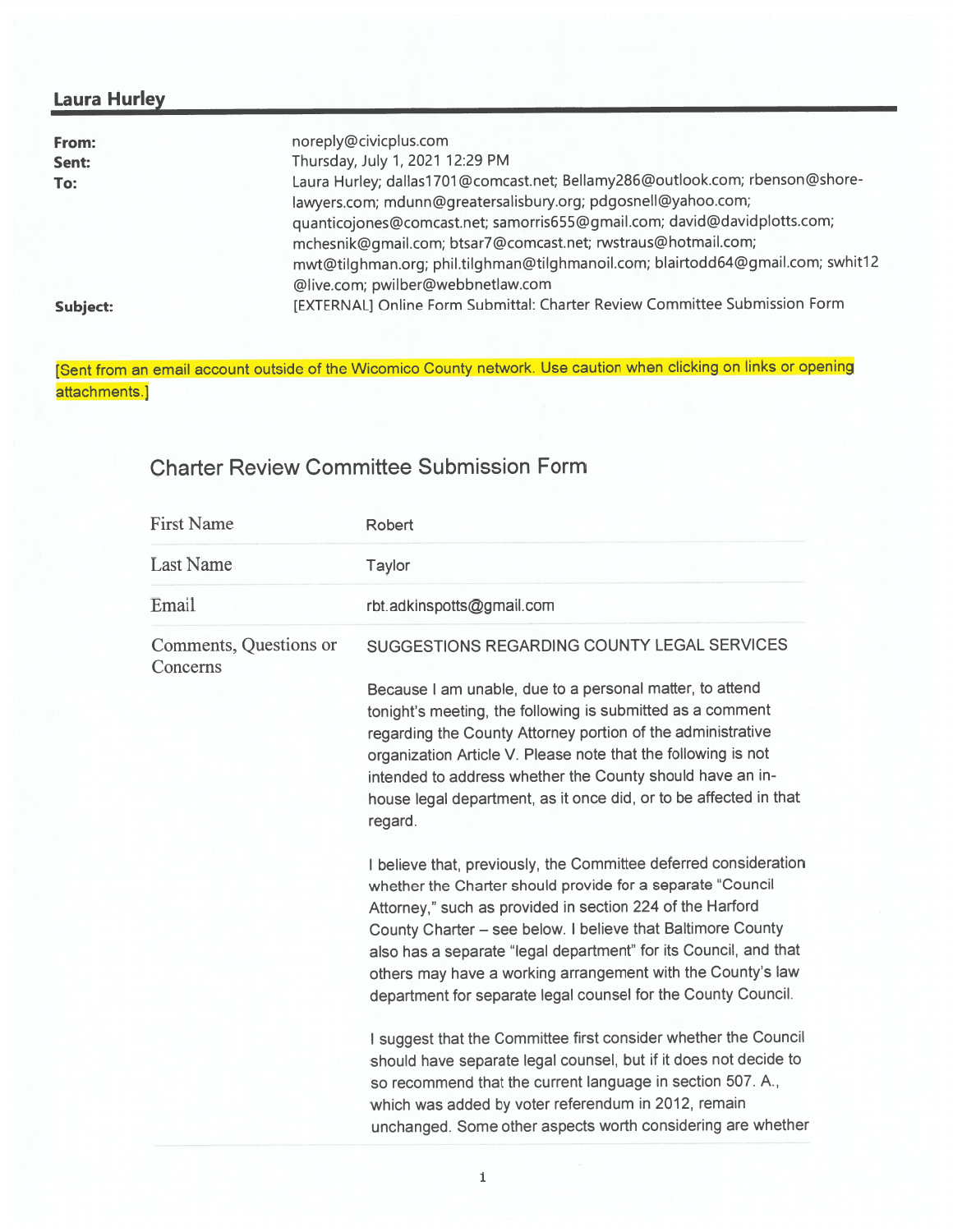the Planning Commission and Board of Zoning Appeals should have separate legal counsel — in many county and municipal jurisdictions, this is done so as to maintain the independence of those bodies from the potential influence if their legal counsel is the County Attorney or <sup>a</sup> member of his/her staff.

Another matter worth considering is whether there should be <sup>a</sup> "Peoples Counsel" for zoning and possibly other matters of County government, as provided in various other jurisdictions – see, for example, section 224(f) of the Harford County Charter.

As <sup>I</sup> have previously recommended, the Committee is now reviewing what are especially complex matters. Thus, it is appropriate to do more thorough review and analysis than has occurred regarding the prior Articles I-IV. Again, <sup>I</sup> sugges<sup>t</sup> that the Committee take some "time-off' to review view these remaining articles and do appropriate research regarding them — it could appoint subcommittees to review each article and offer suggestions — and reconvene the full Committee beginning in September.

Harford County Charter

Section 224. Office of Council Attorney.

(a) The Office of Council Attorney shall be administered by the Council Attorney. At the time of appointment, the Council Attorney shall have been <sup>a</sup> member in goo<sup>d</sup> standing of the Bar of the Mary-land Court of Appeals for at least five years and, prior to assuming the duties of the office, shall be domiciled in the County.

(b) The Council Attorney shall be the Chief Legal Advisor to the Council in all matters and shall have the authority and duty to appear in legal and administrative proceedings on behalf of Harford County, Maryland, in all matters as may be deemed advisable and necessary relating to and supporting the Council's actions, functions, powers and duties. The Council Attorney shall be appointed by the Council and shall be in the exemp<sup>t</sup> service.

(c) The Council Attorney shall have the authority to hire such assistant Council attorneys and other employees as may be necessary to perform the duties of the office. The officers and employees of the Executive Branch shall provide such assistance and facilities to the Council Attorney as may be deemed necessary to the performance of the Council